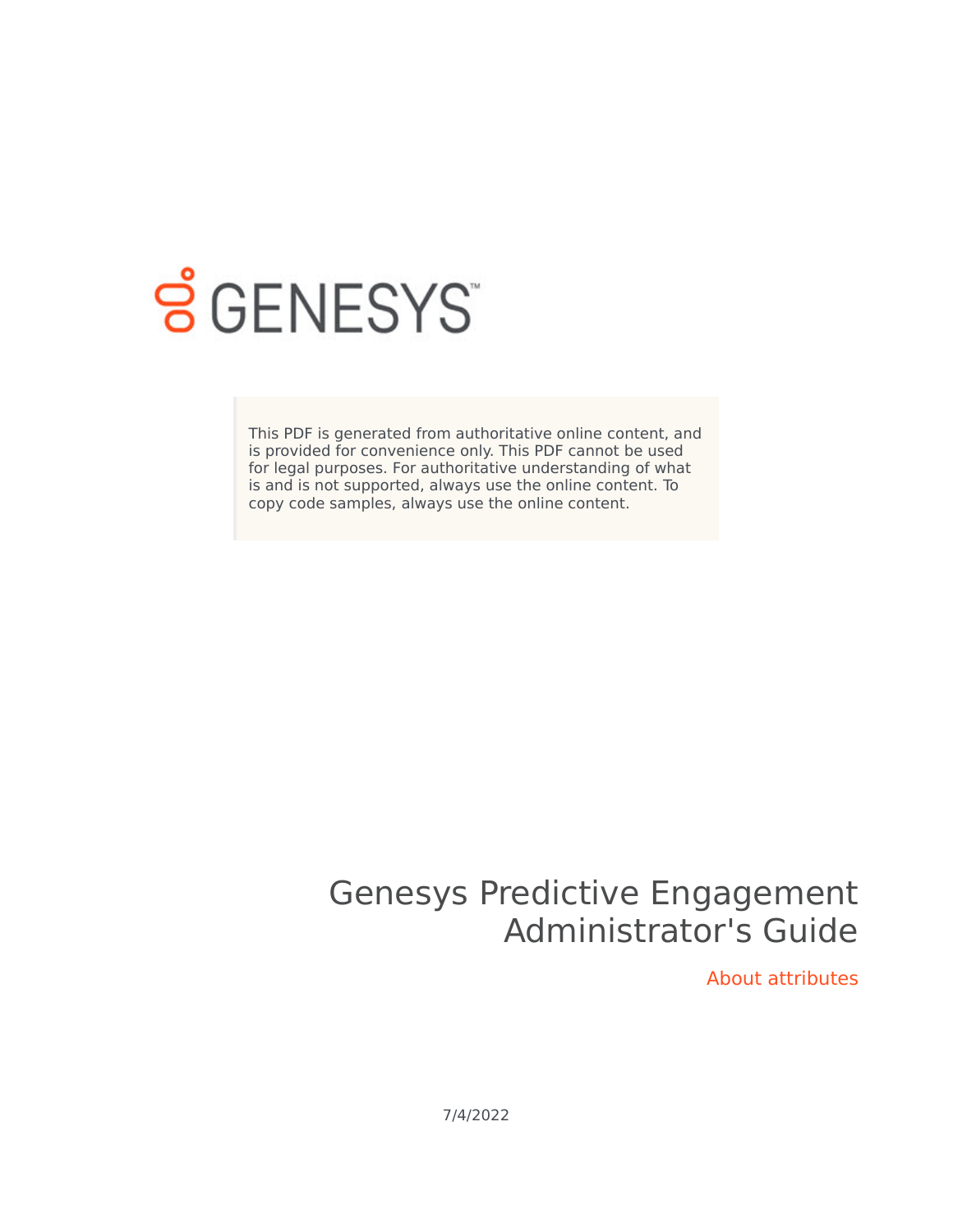Attributes are conditions that affect when action maps trigger, and when users match segments and outcomes.

## Contents

- 1 [Create attributes](#page-2-0)
- 2 [Types of attributes](#page-2-1)